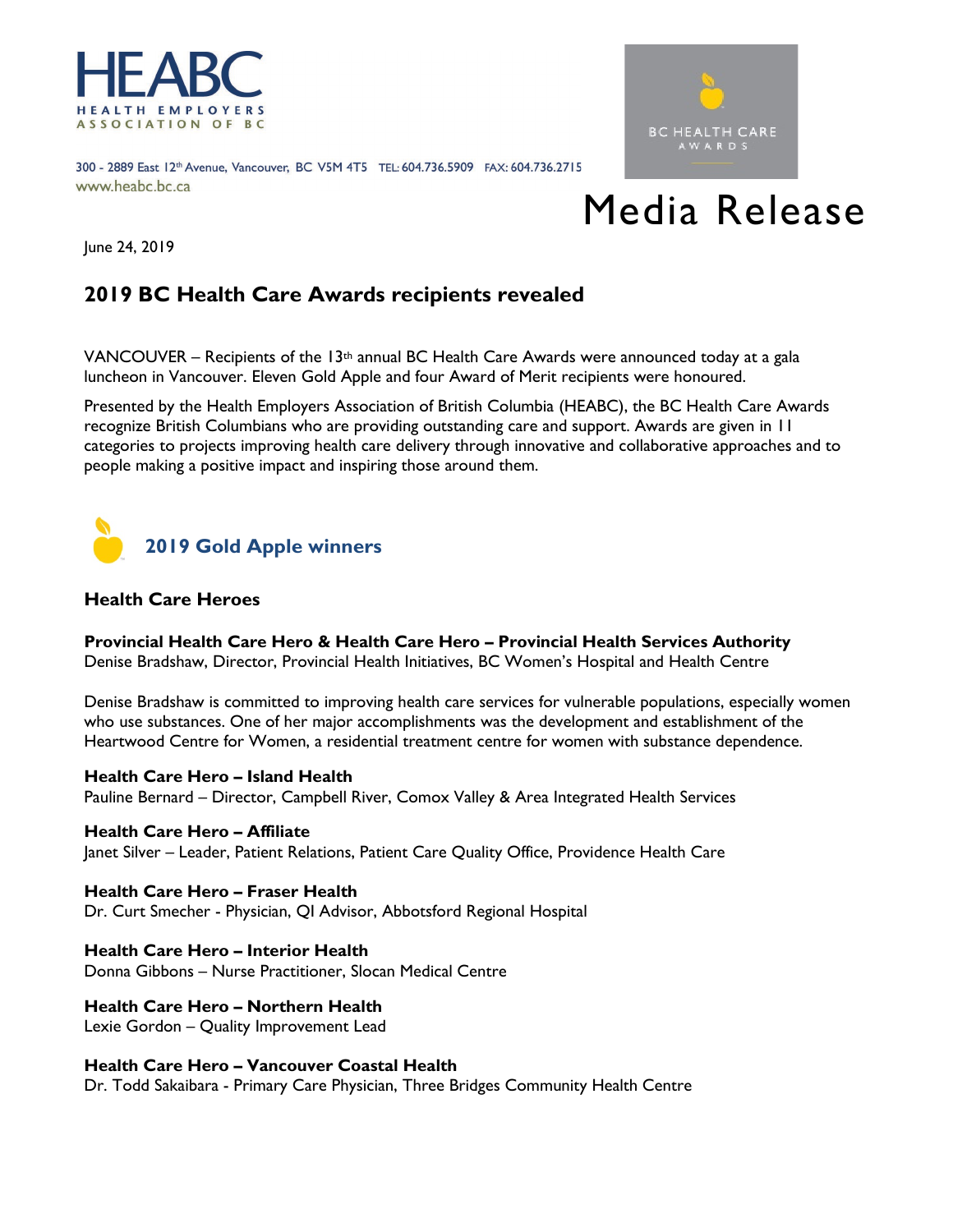

# **Dianna Mah-Jones Award of Excellence in Person-Centred Care**

# **iPACE (Integrating a Palliative Approach by Having Conversations Early)**

Regional End of Life, Vancouver Coastal Health

iPACE seeks to improve the quality of end-of-life care by supporting caregivers to align care plans with the wishes and values of people, and ensure those wishes are communicated with family members and care teams. The iPACE team provides on-site education coaching and mentoring to health care staff across disciplines and care settings who have not traditionally been trained in a palliative, or end-of-life, approach to care. Since its launch in 2017, the iPACE team has delivered 835 education sessions to 3,486 staff across VCH and has provided additional support and training to 314 champions across community and acute care settings.

# **Top Innovation**

# **BC's Mobile Medical Unit: Applied Disaster Medicine Course**

Provincial Health Services Authority

All BC hospitals have Code Orange response protocols that aim to coordinate a safe and effective response to external disasters that may result in increased demand on hospital resources. However, less than 15 per cent of Canadian-trained physicians report receiving any form of disaster response training. One of the challenges has been the lack of a framework or guideline outlining the expected roles of health care professionals and administrators during a disaster. The solution: The Applied Disaster Medicine Course. The first of its kind in Canada, the standardized curriculum developed by BC's Mobile Medical Unit uses the latest literature in disaster medicine practices and can be adapted and tailored to meet the needs of regional health authorities and even individual hospitals.

# **Workplace Health Innovation**

# **Keeping the Light Shining**

Providence Health Care Residential Care Interdisciplinary Research Team

The death of a resident in a long-term care home can be hard on the health care professionals who often develop close, personal relationships with residents. Responding to this, Providence Health Care's Residential Care Interdisciplinary Research Team introduced the research project "Keeping the light shining," which aims to improve the health and well-being of health care providers at PHC's long-term care sites. Since the project has launched, staff have reported feeling acknowledged, informed, connected, empowered and inspired to take steps to maintain their own resilience to care for dying residents in long-term care homes. This in turn has enabled them to provide the best possible end-of-life care to residents.

# **Collaborative Solutions**

# **Harbour Supervised Consumption Service**

BC Emergency Health Services, Island Health, SOLID Outreach and Lookout Housing and Health Society

The opioid overdose epidemic has created a major strain on both public health and emergency response resources, and is beyond the capacity or scope for one agency or organization to effectively respond on its own. In response, BC Emergency Health Services, Island Health, SOLID Outreach and Lookout Housing and Health Society joined forces to develop an innovative model for a safe consumption site for the Greater Victoria area that integrates primary care, mental health substance use services, and supervised injection services all under one roof. The Harbour Community Health and Wellness Centre is the first supervised consumption service on Vancouver Island, and the first in Canada to fully integrate paramedics as part of a cohesive care team that includes harm reduction workers, nurses, persons with lived experience, and social program officers.